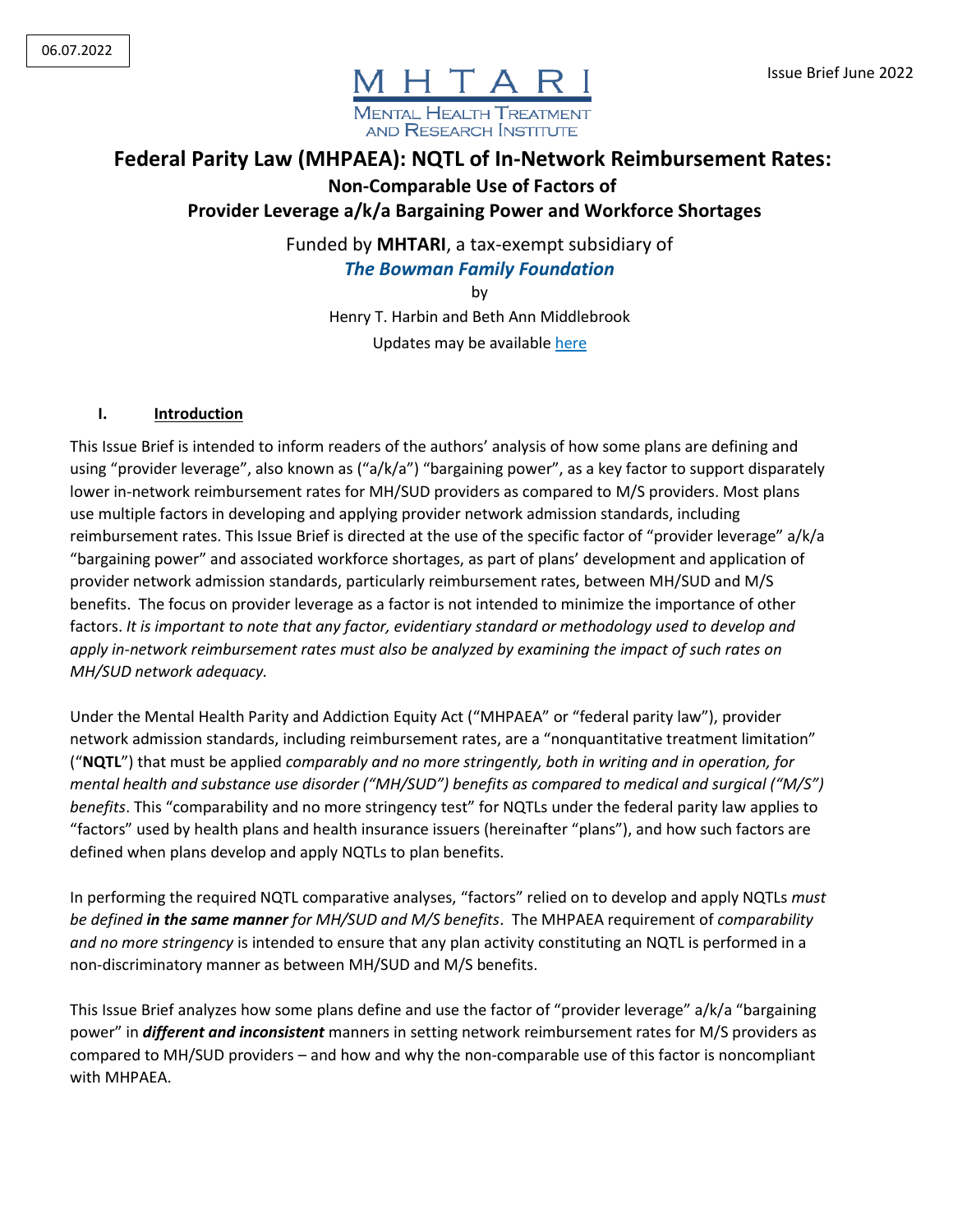#### **II. Plans' Opposite Approaches to Provider Leverage**

Plans frequently state that M/S providers, who often operate in large groups, have a *great deal* of provider leverage, and that this is a key factor that drives the need to offer reimbursement rates high enough to incentivize an adequate number of such groups to join their M/S provider networks. Meanwhile, many of such plans also state that MH/SUD providers, who often practice alone or in small groups, have *little* provider leverage, which justifies *not* offering higher reimbursement rates to 

such providers*. In contradiction*, however, when responding to concerns regarding the adequacy of their MH/SUD provider networks, many plans also state that they are unable to recruit MH/SUD providers into networks due to MH/SUD providers' unwillingness to join (frequently due to low reimbursement rates). An unwillingness to join networks is, of course, a clear demonstration of the significant provider leverage of many MH/SUD providers, whether part of a larger or smaller group practice. *The ability to refuse low reimbursements exemplifies provider leverage (bargaining power)***.** 

*The ability to refuse low reimbursements exemplifies provider leverage (bargaining power).*

In fact, some plans have stated that it is not possible to incentivize sufficient numbers of MH/SUD providers to join networks. For example, when plans have much higher out-of-network (OON) utilization for MH/SUD providers than for M/S providers, some plans have relied on the following points to **disclaim control** over behavioral health provider network adequacy:

- **Behavioral health workforce shortages**
- Behavioral health providers' **unwillingness to join networks**
- Market forces (such as **strong demand for MH/SUD services**)

All of these items underscore the strength of behavioral health provider leverage. When plans are faced with the same type of leverage for M/S providers, they typically **do not disclaim control** and instead recognize and respond to this factor by increasing reimbursement rates, as well as accelerating enrollment, to create and maintain adequate M/S networks. Some plans, though, have not acknowledged that the items above comprise the same type of provide leverage for behavioral providers as for M/S providers, thereby defining this factor differently. Further, these plans have **not** used the same "measures", such as increasing reimbursement rates and accelerating enrollment, to improve network adequacy for MH/SUD consumers. In this way, these plans are defining and using the factor of provider leverage a/k/a bargaining power in a non-comparable and more stringent manner for MH/SUD providers than for M/S providers in setting reimbursement rates - which is noncompliant with the federal parity law.

### **III. Provider Leverage (Bargaining Power) Explained**

Provider leverage, or bargaining power, is best understood under circumstances in which one party has more leverage than another:

> "Inequality of bargaining power in law, economics and social sciences refers to a situation where one party to a bargain, contract or agreement, has more and better alternatives than the other party. This results in one party having greater power than the other to choose not to take the deal and makes it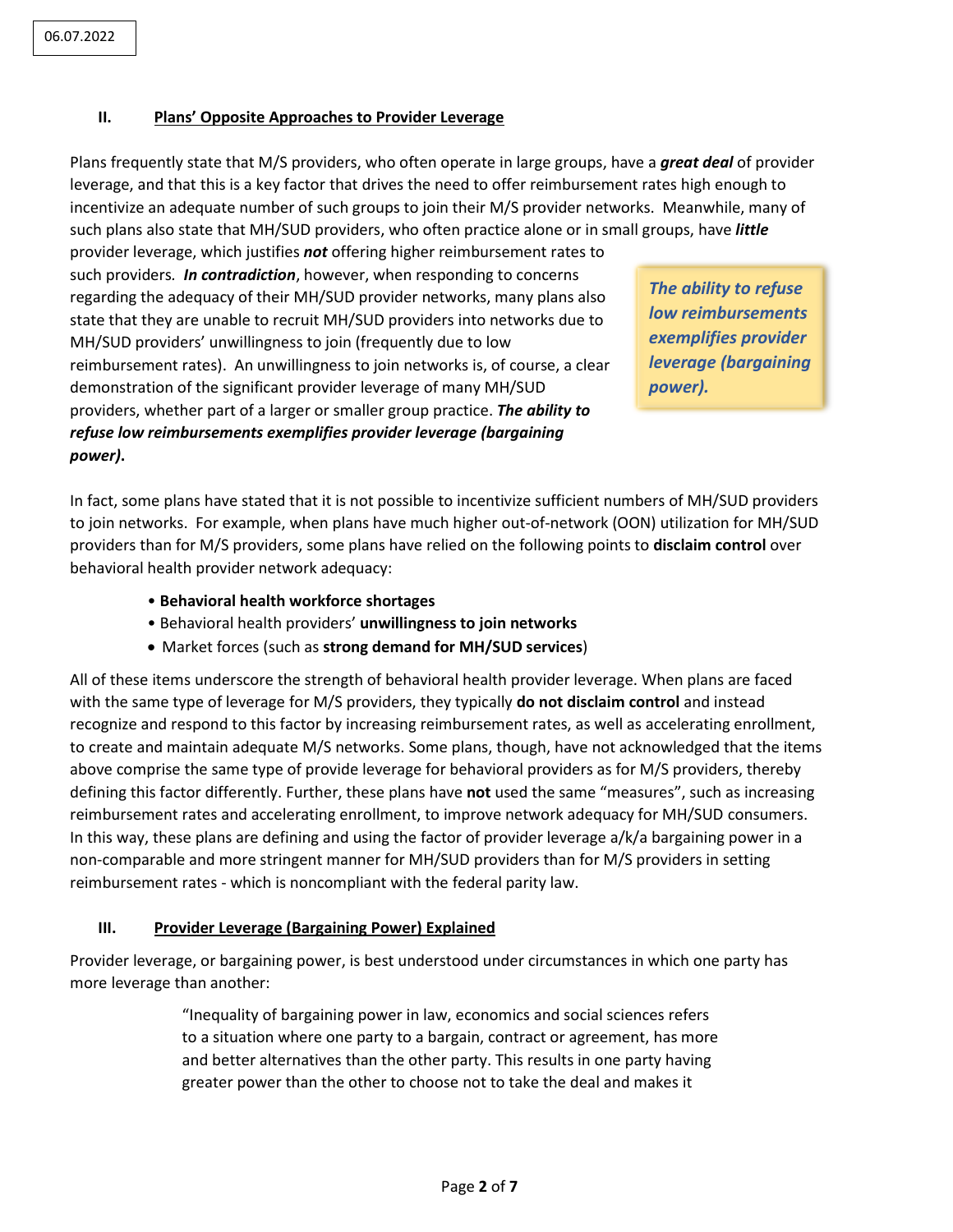$\overline{\phantom{a}}$ 

more likely that this party will gain more favorable terms..."<sup>1</sup>

Provider leverage, or bargaining power, is primarily a result of "**supply and demand**" (sometimes referred to as "**competitive market forces**"). If there is high demand for a good or service and a relatively low supply, suppliers can "hold out" for a higher price. If there is modest demand and a large supply, buyers can negotiate a low price. In the healthcare context, a core function of health plans is to negotiate with providers (whether they have little or great leverage) to develop and maintain adequate networks. Network adequacy is, in fact, required and regulated by both state and federal laws, including MHPAEA.

## **IV. MHPAEA Requirements and Plans' Use of Provider Leverage as a Factor**

As expressly stated in DOL's 2020 MHPAEA Self-Compliance Tool, to be compliant with MHPAEA, health plans "must take measures that are comparable to and no more stringent than those applied to medical/surgical providers to help ensure an adequate network of MH/SUD providers" (including increasing reimbursement rates). The Self-Compliance Tool provides:

"*NOTE* – Plans and issuers may attempt to address shortages in medical/surgical specialist providers and *ensure reasonable patient wait times* for appointments by adjusting provider admission standards, through *increasing reimbursement rates*, and by developing a process for accelerating enrollment in their networks to *improve network adequacy*. *To comply with MHPAEA*, plans and issuers *must take measures that are comparable to and no more stringent than those applied to medical/surgical providers to help ensure an adequate network of MH/SUD providers,* even if ultimately there are disparate numbers of MH/SUD and medical/surgical providers in the plan's network..."<sup>2</sup> (Emphasis added).

# **V. Out-of-Network Use Disparities Highlight MH/SUD Network Inadequacy**

*To comply with MHPAEA, "plans and issuers must take measures that are comparable to and no more stringent than those applied to medical/surgical providers to help ensure an adequate network of MH/SUD providers." 2020 Self-Compliance Tool.* 

Multiple surveys and insurance claims analyses have shown the high levels of out-of-network ("OON") use of MH/SUD providers as compared to M/S

providers, which is a significant indicator of lack of network adequacy. These significant disparities in consumers' access to in-network MH/SUD providers is additional confirmation of the bargaining power that MH/SUD providers do, in fact, have. Milliman, Inc., a nationally recognized actuarial firm, analyzed all health care claims for 37,000,000 members enrolled in commercial PPO plans<sup>3</sup>. This claims analysis demonstrated that:

(1) Nationally, the average in-network reimbursement for primary care professional office visits from commercial insurers was approximately *20% above* Medicare reimbursement, and OON use of such visits was approximately 3% (i.e., 3% of all claims were paid to OON providers). *So, even though there is an overall shortage of primary care providers in our country, within insurer networks there was no evidence of a shortage***.** 

<sup>&</sup>lt;sup>1</sup> Wikipedia: [https://en.wikipedia.org/wiki/Inequality\\_of\\_bargaining\\_power](https://en.wikipedia.org/wiki/Inequality_of_bargaining_power)

**<sup>2</sup>** [Self-Compliance Tool for the Mental Health Parity and Addiction Equity Act \(MHPAEA\) \(dol.gov\)](https://www.dol.gov/sites/dolgov/files/EBSA/laws-and-regulations/laws/mental-health-parity/self-compliance-tool.pdf)

<sup>&</sup>lt;sup>3</sup> Addiction and mental health vs. physical health: Widening disparities in network use and provider reimbursement [\(milliman.com\)](https://www.milliman.com/-/media/milliman/importedfiles/ektron/addictionandmentalhealthvsphysicalhealthwideningdisparitiesinnetworkuseandproviderreimbursement.ashx)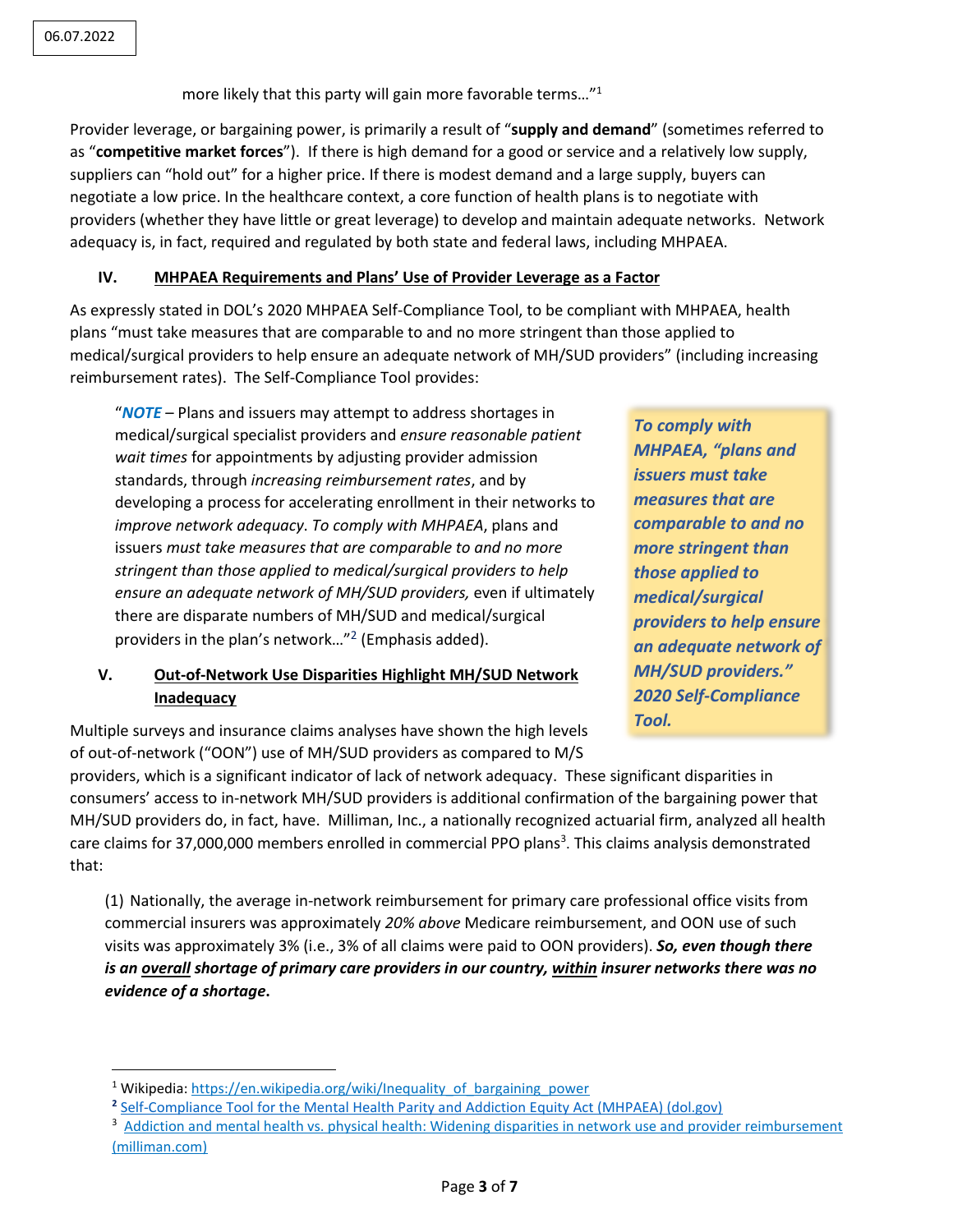(2) Nationally, the average in-network reimbursement for *MH/SUD* professional office visits from commercial insurers was approximately *2.5% below Medicare* reimbursement, and *OON use* of such visits was approximately 17%, i.e., *5.4 times higher than for primary care providers*. In several states, this disparity was 10 times higher. For adolescents nationally, OON use of adolescent MH/SUD providers was 10 times higher than for pediatric providers.

*Nationally, the average in-network reimbursement for MH/SUD professional office visits from commercial insurers was approximately 2.5% below Medicare reimbursement, and OON use of such visits was approximately 17%, i.e., 5.4 times higher than for primary care providers.*

*Nationally, the average in-network reimbursement for primary care professional office visits from commercial insurers was approximately 20% above Medicare reimbursement, and OON use of such visits was approximately 3%.*

### **VI. Workforce Shortages Data for both M/S and MH/SUD**

The degree to which a specific M/S or MH/SUD provider has provider leverage (bargaining power), can be understood in part by assessing, in any given market, the overall supply of M/S and MH/SUD providers in comparison to the demand for M/S and MH/SUD services, respectively. The federal government Health

Resources and Services Administration (HRSA) analyzes: (a) supply and demand for both MH/SUD and M/S providers; and (b) inadequate access to healthcare throughout the country. HRSA identifies "Health Provider Shortage Area" (HPSA) designations, which indicate that demand far exceeds supply. As reported by Kaiser Family Foundation, **this national data as of Sept. 30, 2021 shows more shortages for PCPs than for mental health providers (7447 vs. 5930 shortage areas).** <sup>4</sup>

The Association of American Medical Colleges (AAMC) has projected a deficit of up to 124,000 physicians in the U.S. by 2034. While this projection includes a deficit of up to 48,000 primary care physicians, the AAMC projects an even larger deficit of 76,000 specialist physicians.<sup>5</sup>

A study by Bishop et al., **6** indicated that approximately **90% of primary care** physicians were in commercial insurer networks. The same study estimated that **only 55% of psychiatrists** were in commercial networks. Thus, while

*As reported by Kaiser Family Foundation, national data as of Sept. 30, 2021 shows more shortages for PCPs than for mental health providers (7447 vs. 5930 shortage areas).*

there is **overall** shortage of both MH/SUD providers and PCPs, there is **no** shortage of **PCPs within** insurer networks, while there is a **significant shortage** of **MH/SUD** providers **within** insurer networks. It is clear that plans have not responded to MH/SUD provider leverage as they do for M/S providers – i.e., by increasing rates offered to OON MH/SUD providers in order to incent them to join networks.

It is important to note that despite relative shortages of MH/SUD providers in certain geographic areas, the Milliman OON use claims analysis demonstrates that there are thousands of OON MH/SUD providers

<sup>5</sup> [The Complexities of Physician Supply and Demand: Projections From 2019 to 2034 \(aamc.org\);](https://www.aamc.org/media/54681/download?attachment) AAMC Report [Reinforces Mounting Physician Shortage | AAMC](https://www.aamc.org/news-insights/press-releases/aamc-report-reinforces-mounting-physician-shortage)

l

<sup>4</sup> [https://www.kff.org/other/state-indicator/primary-care-health-professional-shortage-areas-](https://www.kff.org/other/state-indicator/primary-care-health-professional-shortage-areas-hpsas/?currentTimeframe=0&sortModel=%7B%22colId%22:%22Location%22,%22sort%22:%22asc%22%7D)

[hpsas/?currentTimeframe=0&sortModel=%7B%22colId%22:%22Location%22,%22sort%22:%22asc%22%7D](https://www.kff.org/other/state-indicator/primary-care-health-professional-shortage-areas-hpsas/?currentTimeframe=0&sortModel=%7B%22colId%22:%22Location%22,%22sort%22:%22asc%22%7D)

<sup>6</sup> <https://www.ncbi.nlm.nih.gov/pmc/articles/PMC3967759/>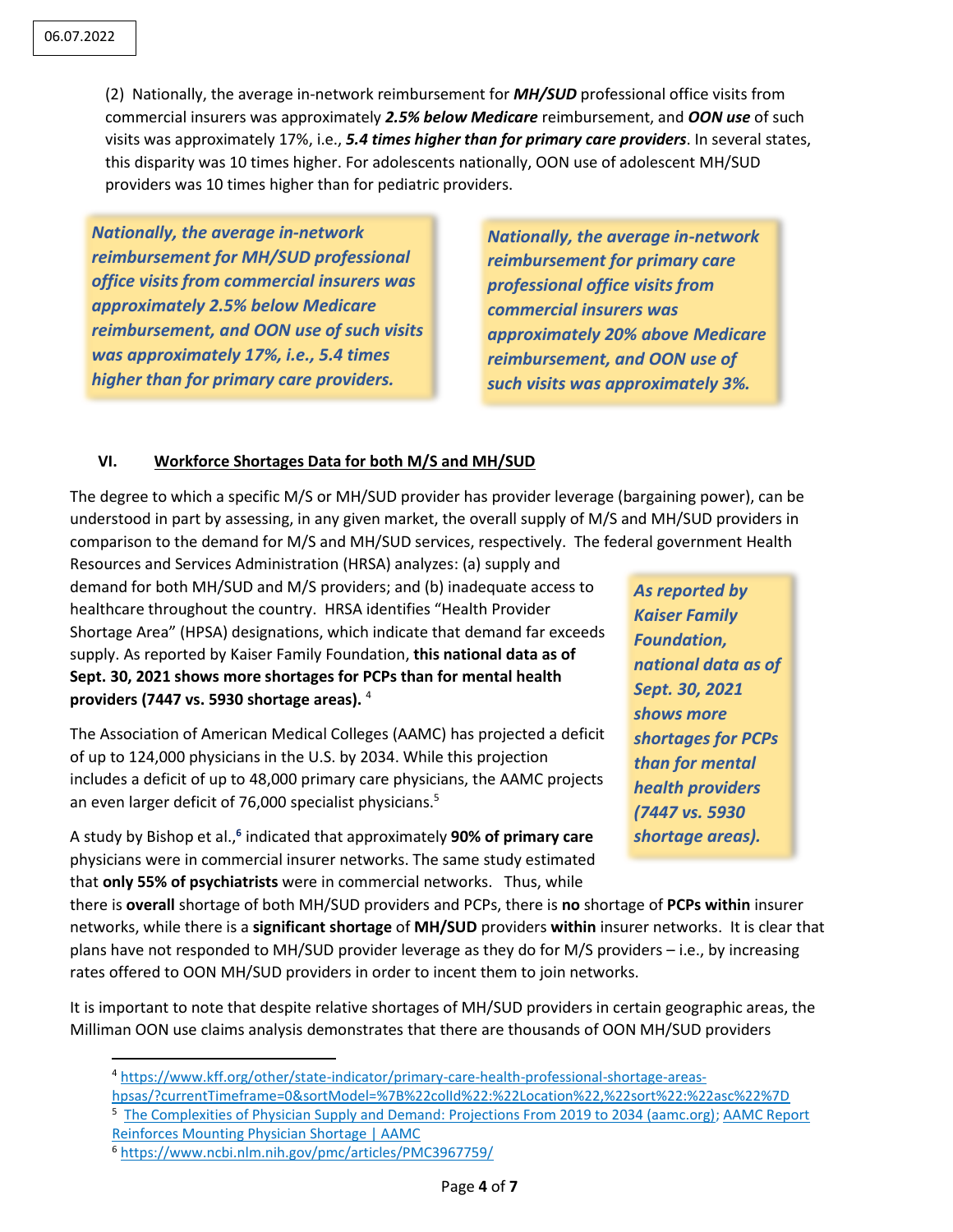delivering services to insured members. Therefore, if a larger percentage of MH/SUD providers were incented to join networks, the MH/SUD "in-network shortage" would be materially mitigated.

As stated by HHS' Office of Assistant Secretary for Planning and Evaluations ("ASPE") in its 2021 report entitled *Network Adequacy for Behavioral Health: Existing Standards and Considerations for Designing Standards*: **"Low reimbursement rates and burdensome credentialing and documentation requirements may discourage behavioral health providers from contracting with health plans." 7**

## **VII. State Parity Regulator Rejected use of Bargaining Power to Justify Low Reimbursement for MH/SUD Providers**

The authors point out that the New Hampshire Insurance Department (NHID) rejected Anthem's reliance on bargaining power as a factor to justify higher reimbursement rates for M/S providers compared to MH/SUD providers. In its Market Conduct Targeted Examination of MHPAEA compliance as of Jan. 2020, NHID determined that:

"To the extent that the Company [Anthem] attributed the vast differences in commercial-to-Medicare payment ratios between Med/Surg services and MH/SUD services to differences in bargaining power between MH/SUD providers on the whole and Med/Surg providers on the whole, this explanation of its practices does not support a finding that it applied a consistent, nonarbitrary, and non-discriminatory methodology…"

"While reimbursement rates need not be identical, a consistent pattern of reimbursing MH/SUD providers at a lower level as compared to a standard resource-based payment methodology is evidence that a more stringent treatment limitation is being applied to MH/SUD services. The Company's position is that MH/SUD providers are less likely to be affiliated with a large practice group and thus have less bargaining leverage, leading these providers to accept lower rates. This position implies that

*"[D]ifferences in bargaining power between MH/SUD providers on the whole and Med/Surg providers on the whole does not support a finding that it applied a consistent, nonarbitrary, and nondiscriminatory methodology…" NHID.*

market forces require the carrier to contract with large group practices, but that demand for MH/SUD providers and their services is comparatively weak. The Company did not provide evidence supporting this position."<sup>8</sup>

### **VIII. Conclusion**

 $\overline{\phantom{a}}$ 

There are multiple strategies that plans can use to recruit MH/SUD providers to join networks, including "increasing reimbursement rates", and "accelerating enrollment in their networks"<sup>9</sup> , fast tracking the credentialing process, prompt payment on claims, reducing burdensome UR requirements, etc. The fact that some plans define and utilize the factor of provider leverage a/k/a bargaining power differently for M/S as compared to MH/SUD providers, leading to opposite approaches to in-network reimbursement rates, results in a non-comparable and more stringent reimbursement methodology and rates for MH/SUD providers. This also contributes to significant inadequate network access, and higher financial burden for

<sup>7</sup> [Network Adequacy for Behavioral Health: Existing Standards and Considerations for Designing Standards | ASPE](https://aspe.hhs.gov/reports/network-adequacy-behavioral-health)  [\(hhs.gov\)](https://aspe.hhs.gov/reports/network-adequacy-behavioral-health)

<sup>8</sup> [anthem-parity-exam-final-report.pdf \(nh.gov\)](https://www.nh.gov/insurance/consumers/documents/anthem-parity-exam-final-report.pdf)

<sup>&</sup>lt;sup>9</sup> [Self-Compliance Tool for the Mental Health Parity and Addiction Equity Act \(MHPAEA\) \(dol.gov\)](https://www.dol.gov/sites/dolgov/files/EBSA/laws-and-regulations/laws/mental-health-parity/self-compliance-tool.pdf)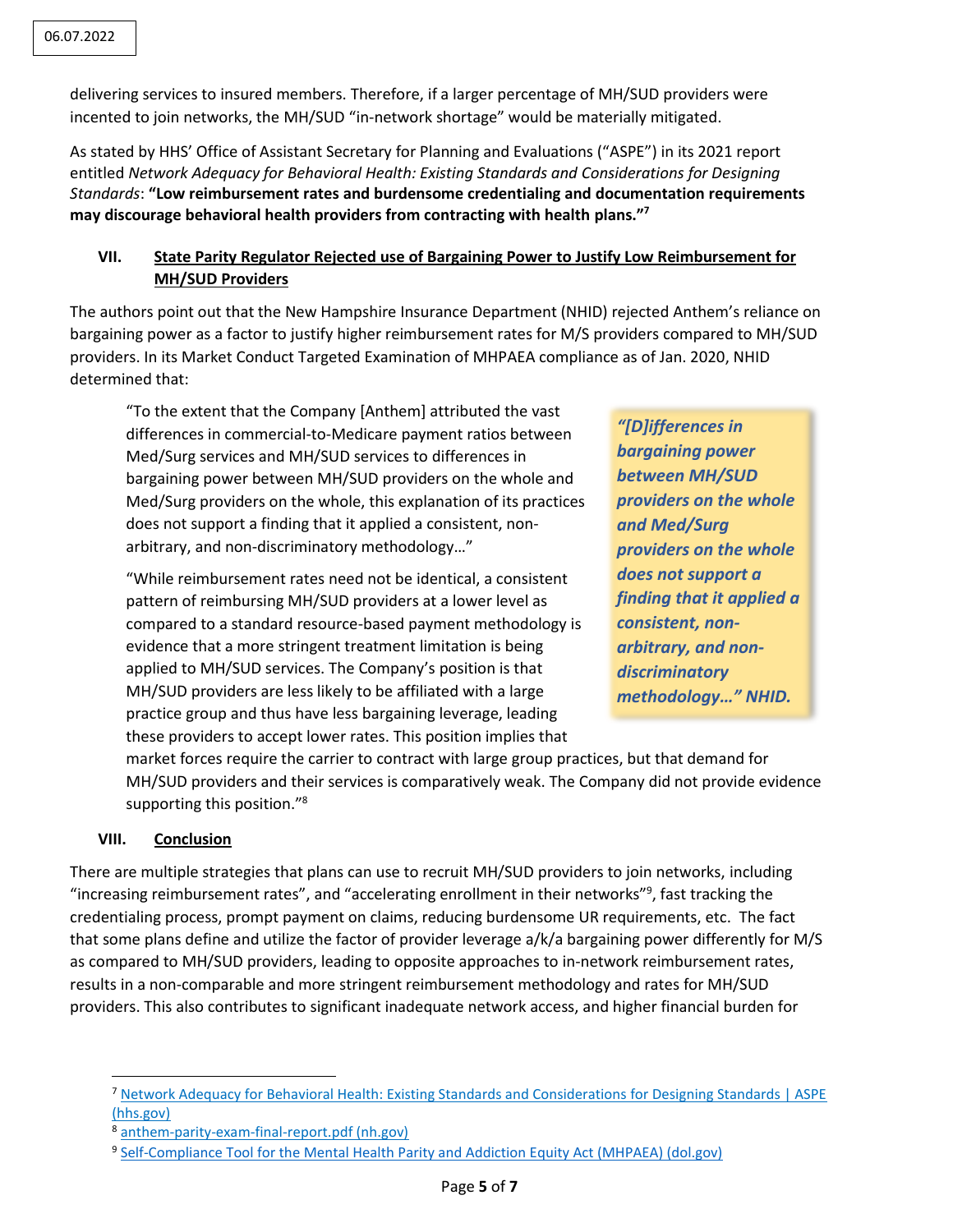MH/SUD consumers, which is highlighted by higher OON provider use by such consumers. This is clearly noncompliant with the federal parity law.

> *The fact that some plans define and utilize the factor of provider leverage (bargaining power) differently for M/S as compared to MH/SUD providers, leading to opposite approaches to in-network reimbursement rates, results in a non-comparable and more stringent reimbursement methodology and rates for MH/SUD providers.*

*About the Authors: Dr. Henry T. Harbin and Beth Ann Middlebrook, J.D. have extensive experience and expertise in the area of MHPAEA compliance, particularly, NQTLs. Select parity-related experience includes:*

*Dr. Henry T. Harbin and Beth Ann Middlebrook, J.D. have been providing input on MPHAEA regulations and enforcement to DOL/HHS/IRS beginning 2009 to the present. They have Informed federal agencies on regulatory and sub-regulatory processes with numerous submissions of exemplar FAQs, best practice analyses, consumer parity disclosure templates, and presentations on scope of services and non-quantitative treatment limitation (NQTL) implementation and enforcement. They are co-authors of the "Six Step" Parity Compliance Guide for Non-Quantitative Treatment Limitation (NQTL) Requirements, published by the American Psychiatric Association, The Kennedy Forum and Parity Implementation Coalition (Sept. 2017). They are advisors to The Bowman Family Foundation and have assisted in developing the Milliman research reports on disparities in key NQTL operational measures. They are currently advising several state insurance regulators on best practices for NQTL examinations, including reviews of carrier NQTL submissions.* 

*Henry Harbin, MD is a psychiatrist and was formerly CEO of two national managed behavioral health care companies (Magellan and Greenspring Health Services). He has no current ties to any health plan.* 

*Beth Ann Middlebrook JD is a health care lawyer with significant experience and expertise in MHPAEA and was Chair of the American Bar Association's Health Law Section Interest Group on Substance Use Disorders and Mental Health from 2013-2016; Advisory Board chair 2017-2020.*

*This Issue Brief is the opinion of the authors and does not purport to represent the views of state or federal regulators, issuers of insurance or administrators of insurance plans.* 

*About MHTARI and The Bowman Family Foundation: This Issue Brief is part of a series of educational, informational and best practice materials funded by MHTARI for use in the examination and analysis of claims and other data to assist in assessing network adequacy and access to behavioral healthcare services. MHTARI, an independent, tax-exempt subsidiary of The Bowman Family Foundation, supports the development of quantitative data analytics to improve access to and the effectiveness of behavioral health care. The issue briefs, studies and templates funded by MHTARI are made available for public use.*

**DISCLAIMER: This Issue Brief is made available for informational purposes only and is not intended to and should not be construed as providing legal advice. Each situation is highly fact specific and requires knowledge of both state and federal laws. Therefore, each reader should receive legal advice from a licensed attorney in the relevant jurisdictions when considering whether the information and opinions in this Issue Brief are relevant to the reader. Each reader assumes all risk from any use of this Issue Brief or any information contained herein. The Bowman Family Foundation, MHTARI and the authors shall have no responsibility or liability for any errors or omissions, and specifically disclaim any and all representations and warranties, express or**